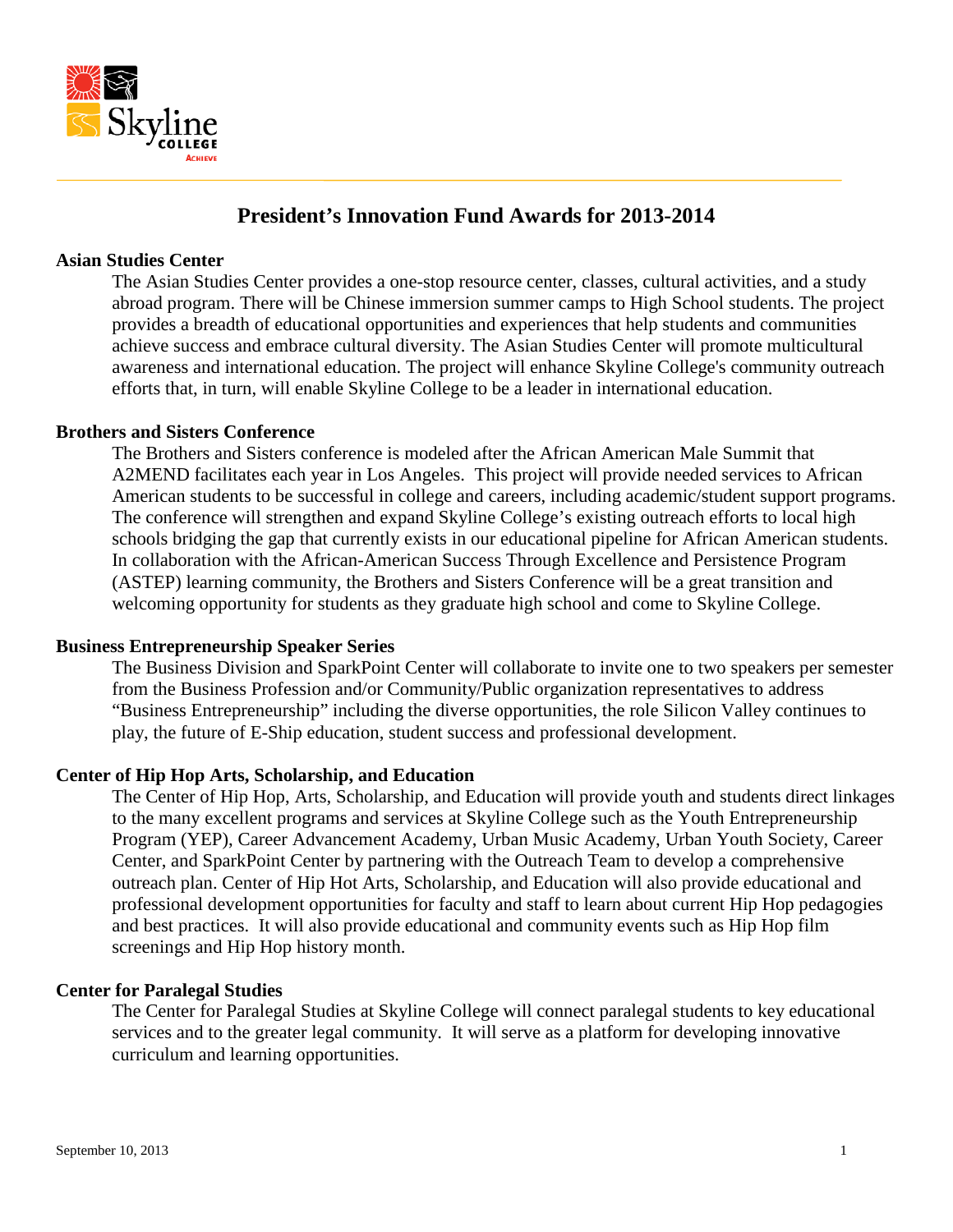

# **College Lecture Series**

Through an Annual Lecture Series for Skyline College this project will continue to raise the consciousness of the campus community and provide increase opportunity for campus dialogue. The series will challenge status quote and normative thinking on a variety of topics and provide an opportunity for reflection upon the issues. In addition it will enable us to assess how our community can use this new knowledge and understanding to further increase the quality of the educational experience and professional development resources for our students, faculty, staff and community members.

## **Enactus Student Chapter**

The Enactus Chapter at Skyline College brings together a diverse network of college students, academic professionals and industry leaders around the shared mission of creating a better, more sustainable world through the positive power of business. Each year the Enactus team assesses the needs in our community, develops and implements projects to address those needs, and measures the results. It is clear that the Enactus students change lives on our campus, in our community, and around the world.

# **KinderCaminata at Skyline College**

The KinderCaminata project will showcase a first-choice campus by educating families and informing the surrounding communities of the services provided by Skyline College. It will make education a realistic and accessible goal for all individuals. These goals and objectives will be met through numerous collaborative efforts with departments on campus and the external community.

## **Literacy Intervention Community Program**

Skyline College Career Services faculty are establishing the foundation for a literacy enhancement program that will allow Skyline students interested in working with school age students or who may be considering a career in education to gain exposure in the field. This partnership is between Skyline College, Los Cerritos Elementary School in South San Francisco and Reading Partners. The goal of this cooperation is to enhance the literacy scores of designated elementary students in our local neighborhood, and provide Skyline College students with the opportunity to contribute to their community by assisting children, who without receiving supplemental services, would likely continue to test below grade level.

#### **Middle School Outreach**

The Middle School Outreach Project completed its first year of exposing middle school students to multiple careers, major and financial options to pay for college. The project provides early college exposure and readiness to middle school students. Reaching out to students in sixth, seventh, and eighth grade encourages and motivates them to stay on track to ensure a successful future filled with opportunities. The Middle School Outreach Project instills within these students the expectation that higher education is possible and accessible.